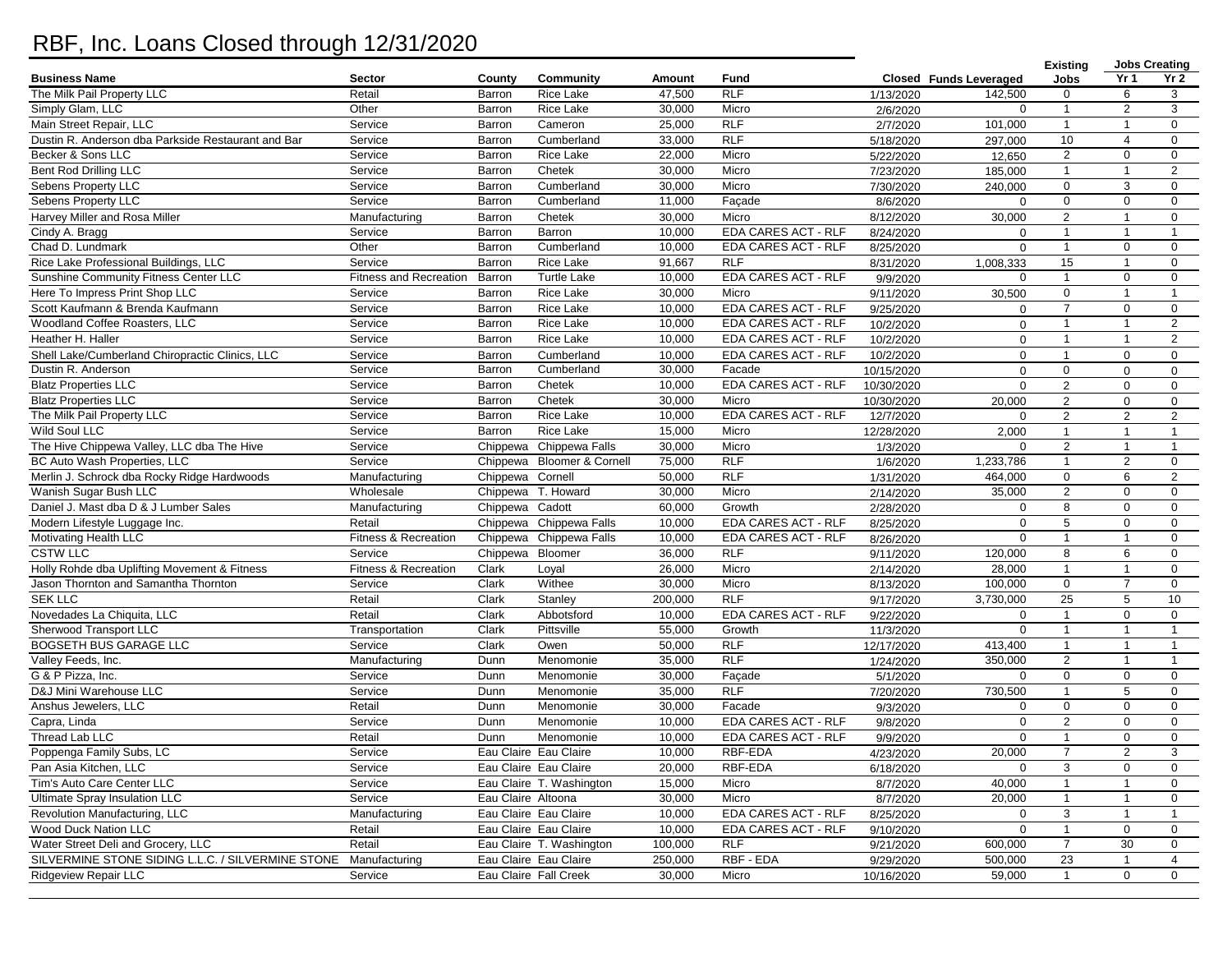## RBF, Inc. Loans Closed through 12/31/2020 (continued)

|                                             |                               |           |                       |           |                            |            |                        | <b>Jobs Creating</b><br><b>Existing</b> |                       |                 |
|---------------------------------------------|-------------------------------|-----------|-----------------------|-----------|----------------------------|------------|------------------------|-----------------------------------------|-----------------------|-----------------|
| <b>Business Name</b>                        | <b>Sector</b>                 | County    | Community             | Amount    | <b>Fund</b>                |            | Closed Funds Leveraged | <b>Jobs</b>                             | Yr <sub>1</sub>       | Yr <sub>2</sub> |
| Houligans Downtown, LLC                     | Service                       |           | Eau Claire Eau Claire | 10,000    | <b>EDA CARES ACT - RLF</b> | 10/22/2020 | $\Omega$               | 14                                      | $\Omega$              | $\mathbf{0}$    |
| Pizza Plus LLC                              | Service                       |           | Eau Claire Eau Claire | 10,000    | <b>EDA CARES ACT - RLF</b> | 11/24/2020 | $\Omega$               | 12                                      | $\mathbf 0$           | $\mathbf 0$     |
| GCBK Group Homes, Inc.                      | Service                       |           | Eau Claire Eau Claire | 10,000    | <b>EDA CARES ACT - RLF</b> | 11/24/2020 | $\Omega$               | 11                                      | $\Omega$              | $\mathbf 0$     |
| DAKer Properties, L.L.C.                    | Service                       | Polk      | Frederic              | 30,000    | Micro                      | 4/16/2020  | $\Omega$               |                                         | $\overline{2}$        | $\mathbf 0$     |
| People Loving People, Inc.                  | <b>Distribution</b>           | Polk      | <b>Dresser</b>        | 25,000    | <b>RLF</b>                 | 4/29/2020  | 140,000                | $\overline{7}$                          | 5                     | $\overline{4}$  |
| Ruby Mae's Treasures LLC                    | Retail                        | Polk      | Amery                 | 30,000    | Facade                     | 7/16/2020  | $\mathbf 0$            | $\mathbf 0$                             | $\Omega$              | $\mathbf 0$     |
| Alibi Bar LLC                               | Service                       | Polk      | Amerv                 | 6,600     | Facade                     | 7/21/2020  | $\mathbf 0$            | $\mathbf 0$                             | $\mathbf 0$           | $\mathbf 0$     |
| Nora J. Miller and John H. Miller           | Service                       | Polk      | Frederic              | 10,000    | <b>EDA CARES ACT - RLF</b> | 9/8/2020   | $\Omega$               |                                         | $\Omega$              | $\Omega$        |
| Communique Multimedia LLC dba Genius of Fun | Service                       | Polk      | St. Croix Falls       | 10,000    | <b>EDA CARES ACT - RLF</b> | 9/9/2020   | $\Omega$               |                                         | $\Omega$              | $\mathbf 0$     |
| Sunshine Community Fitness Center LLC       | <b>Fitness and Recreation</b> | Polk      | <b>Balsam Lake</b>    | 68,750    | <b>RLF</b>                 | 9/18/2020  | 206,250                |                                         | $\Omega$              | $\mathbf 0$     |
| Menagerie Hair Salon LLC                    | Service                       | Polk      | St. Croix Falls       | 10,000    | <b>EDA CARES ACT - RLF</b> | 9/28/2020  | $\Omega$               | 1                                       | $\Omega$              | $\Omega$        |
| Annisseau, LLC                              | Service                       | Polk      | Amerv                 | 15.000    | Micro                      | 10/23/2020 | 1.300                  | $\mathbf 0$                             |                       |                 |
| Joey Monson-Lille Photography, LLC          | Service                       | Polk      | Clear Lake            | 20,000    | Facade                     | 11/23/2020 | $\Omega$               | $\mathbf 0$                             | $\Omega$              | $\Omega$        |
| Midwest Ridesource LLC                      | Transportation                | St. Croix | Deer Park             | 30.000    | Micro                      | 1/16/2020  | $\Omega$               | $\Omega$                                | 2                     | $\Delta$        |
| Team Aune LLC                               | Retail                        | St. Croix | Hudson                | 43,000    | <b>RLF</b>                 | 2/19/2020  | 473,000                | 10                                      |                       | $\overline{2}$  |
| Tri Brands LLC                              | Service                       | St. Croix | Hudson                | 22,000    | Micro                      | 5/29/2020  | $\Omega$               | $\overline{2}$                          | 2                     | $\Delta$        |
| IkutaSchodde Corporation                    | Service                       | St. Croix | <b>River Falls</b>    | 10,000    | <b>EDA CARES ACT - RLF</b> | 8/25/2020  | $\Omega$               | $\overline{2}$                          | $\Omega$              | $\Omega$        |
| Table 65, LLC                               | Service                       | St. Croix | New Richmond          | 10,000    | <b>EDA CARES ACT - RLF</b> | 8/25/2020  | $\Omega$               | 3                                       | $\boldsymbol{\Delta}$ |                 |
| Michael W. Brueske                          | Service                       | St. Croix | Hudson                | 10,000    | <b>EDA CARES ACT - RLF</b> | 9/8/2020   | 0                      |                                         | $\Omega$              | $\Omega$        |
| Rush River Brewing LLC                      | Manufacturing                 | St. Croix | <b>River Falls</b>    | 10,000    | <b>EDA CARES ACT - RLF</b> | 9/25/2020  | $\Omega$               | $\overline{4}$                          | $\mathbf 0$           | $\mathbf 0$     |
| V Enterprises LLC                           | Service                       | St. Croix | Woodville             | 10,000    | <b>EDA CARES ACT - RLF</b> | 10/2/2020  | $\Omega$               | 5                                       | $\Omega$              | $\mathbf 0$     |
| Keystone Medical Technologies Inc.          | Service                       | St. Croix | Somerset              | 96,875    | <b>RLF</b>                 | 10/15/2020 | 678.125                | $\Omega$                                | 2                     | 11              |
| Soobie Surgeons L.L.C.                      | Service                       | St. Croix | Hudson                | 10,000    | <b>EDA CARES ACT - RLF</b> | 10/15/2020 | $\Omega$               | $\overline{4}$                          | $\overline{4}$        | 2               |
| Miller Brothers' Auto Repair, Inc.          | Service                       | St. Croix | Somerset              | 132,500   | <b>RLF</b>                 | 11/20/2020 | 499,000                | $\overline{7}$                          | 3                     | $\mathbf 0$     |
| <b>Braeview Homes LLC</b>                   | Service                       | St. Croix | New Richmond          | 44,500    | <b>RLF</b>                 | 12/7/2020  | 400,500                | 0                                       | 5                     | $\mathbf 0$     |
| <b>Braeview Senior Living LLC</b>           | Service                       | St. Croix | New Richmond          | 35,000    | <b>RLF</b>                 | 12/7/2020  | 400,500                | $\mathbf 0$                             | 5                     | $\mathbf 0$     |
| Midwest Ridesource LLC                      | Service                       | St. Croix | Deer Park             | 10,000    | <b>EDA CARES ACT - RLF</b> | 12/18/2020 | $\Omega$               | 1                                       | $\overline{2}$        | $\overline{4}$  |
| Total                                       |                               |           |                       | 2,571,392 |                            |            | 13,311,344             | 249                                     | 137                   | 74              |